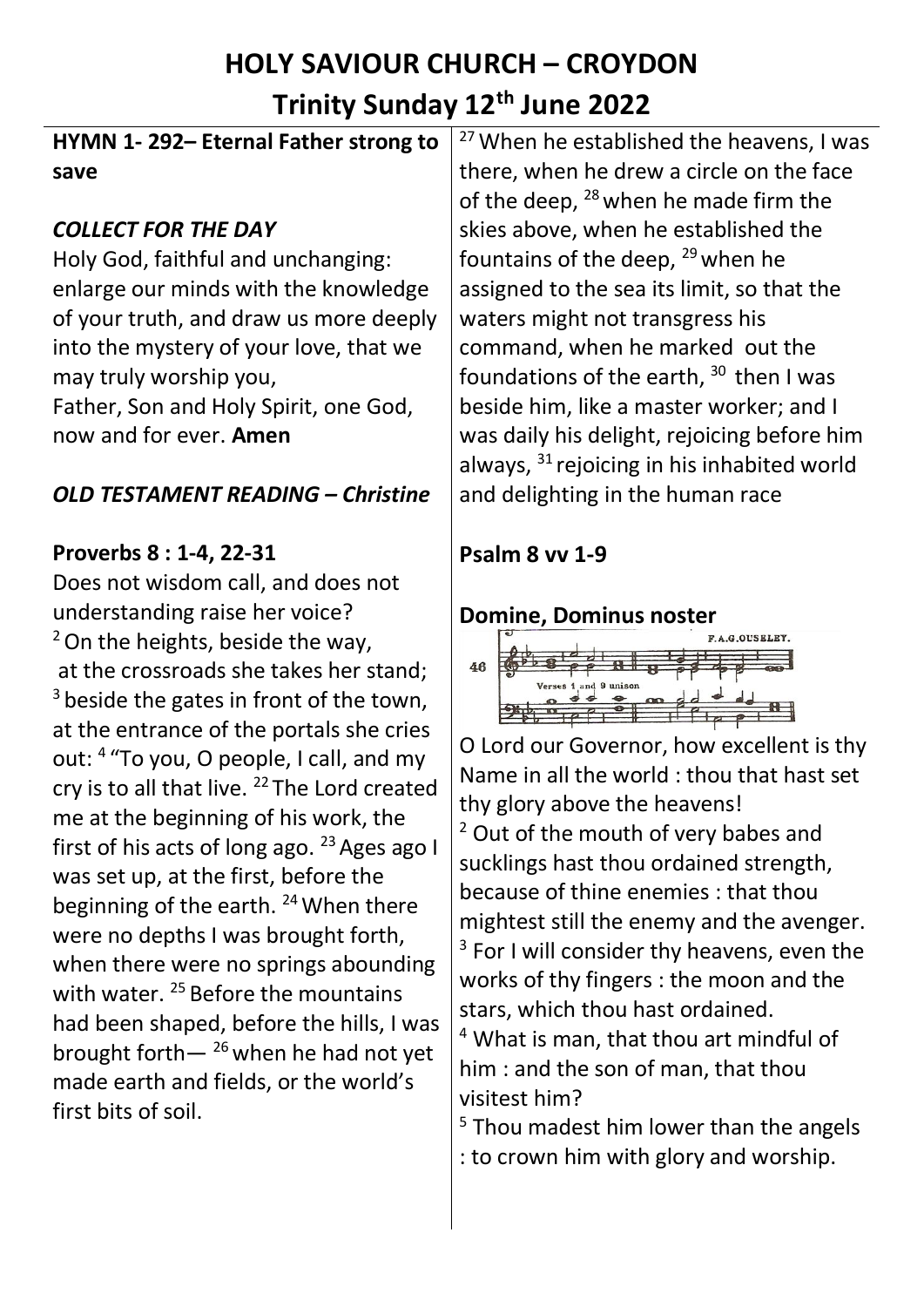<sup>6</sup> Thou makest him to have dominion of the works of thy hands : and thou hast put all things in subjection under his feet;

 $<sup>7</sup>$  All sheep and oxen : yea, and the</sup> beasts of the field;

<sup>8</sup> The fowls of the air, and the fishes of the sea : and whatsoever walketh through the paths of the seas.

<sup>9</sup> O Lord our Governor : how excellent is thy Name in all the world!

# *Glory be to the Father and to the Son and to the Holy Ghost;*

*as it was in the beginning, is now and ever shall be, world without end. Amen*

# *NEW TESTAMENT READING - Sue* **Romans 5 : 1-5**

Therefore, since we are justified by faith, we have peace with God through our Lord Jesus Christ, <sup>2</sup> through whom we have obtained access to this grace in which we stand; and we boast in our hope of sharing the glory of God.  $3$  And not only that, but we also boast in our sufferings, knowing that suffering produces endurance, <sup>4</sup> and endurance produces character, and character produces hope, <sup>5</sup> and hope does not disappoint us, because God's love has been poured into our hearts through the Holy Spirit that has been given to us.

# **Hymn 2 – 95 – Holy, Holy, Holy**

# *GOSPEL READING John 16: 12-15*

 $12$  "I still have many things to say to you, but you cannot bear them now. <sup>13</sup> When the Spirit of truth comes, he will guide you into all the truth; for he will not speak on his own, but will speak whatever he hears, and he will declare to you the things that are to come. <sup>14</sup> He will glorify me, because he will take what is mine and declare it to you.  $15$  All that the Father has is mine. For this reason I said that he will take what is mine and declare it to you.

For the next *four weeks*, we will be celebrating Lay Ministries Readings for the Dedication service next week are as follows

1 Kings 19 vv 1-4 Psalm 42 Galatians 3 vv 23- end Luke 8 vv 26-39 If you are readers on the day, please note the changes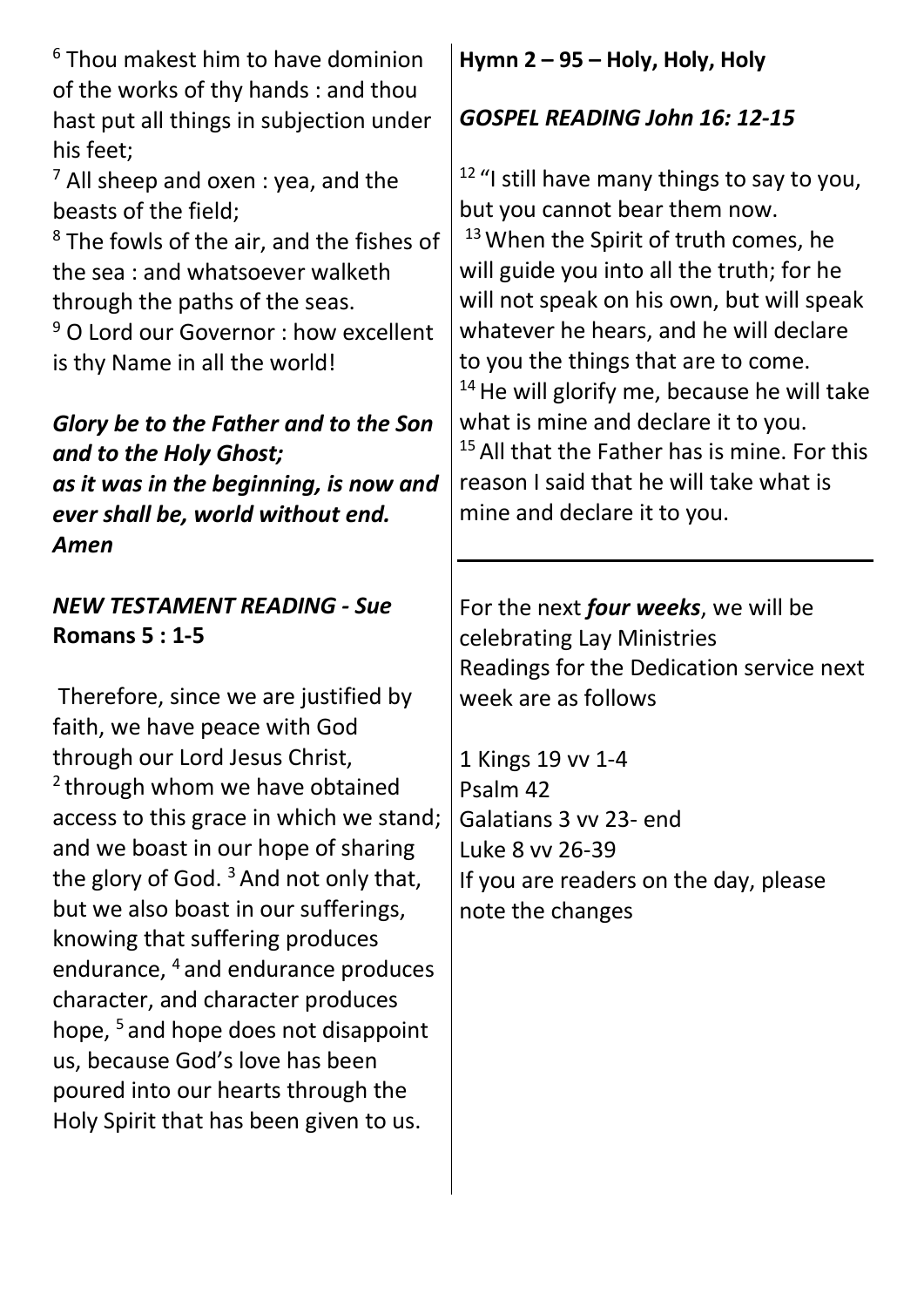## *Prayers of Intercession – Barbara*

#### *We Pray Especially This Week:*

- *- For those selecting our new priest*
- *- For clergy within our diocese*
- *- For those affected by the weather - For the church and people of Owo,*

*Nigeria after the terrible incident last Sunday*

## *We Pray for those Unwell in Body, Mind or Spirit*

*Barbara G, Margaret L, Janine H, Janet & John J, Stephen Mc, Geraldine, Sandra, Kat's sister Christine, Jean, Sarah's mother Fedora, Veronica F's friend, Matt, Tabitha's aunt, Brenda, Stephanie, Cyril & Janet, Minnie, Alexander, Cousin Zen, all at 44 Kimberley Road & Christopher, Miriam, Denise M, Ernestine, Simon &Samantha, Girish, Ethel, Pat & Enid, Bridget, Ron, Avril and all those we know and love* 

 *We pray for the souls of Jenny Prentice and Margaret Shipman,* 

*+May light perpetual shine upon them, May they rest in peace and rise in glory*

*We pray for those who are mourning*

#### *We Give Thanks and Praise:*

- *- For those who serve*
- *- For those touched by the Holy Spirit*
- *- For music that lifts our soul*

*Offertory Hymn – 102 – My God, how wonderful Communion Hymns*

**HHS 56 – Holy, Holy, Holy HHS 63– Make me a channel**

#### *POST COMMUNION PRAYER*

Almighty and eternal God, you have revealed yourself as Father, Son and Holy Spirit, and live and reign in the perfect unity of love: hold us firm in this faith, that we may know you in all your ways and evermore rejoice in your eternal glory, who are three Persons yet one God, now and for ever. **Amen**

#### **A Prayer during Interregnum**

*Heavenly Father, During our Interregnum period We call on you for guidance, vision and renewed hope. As we seek a new incumbent oh Lord, We ask for someone who will be filled with Godly love Faithful in prayer and be prepared to serve you with joy. May the work that they do impact positively on Holy Saviour and the wider community. As we pray and wait faithfully, help us to remember that the plans you have for us are not filled with harm, but give us that reassurance of a future filled with hope. Thank you oh Lord for continuing on this journey with us.*

#### **AMEN**

**Final Hymn – 202– Let all the world in every corner sing**